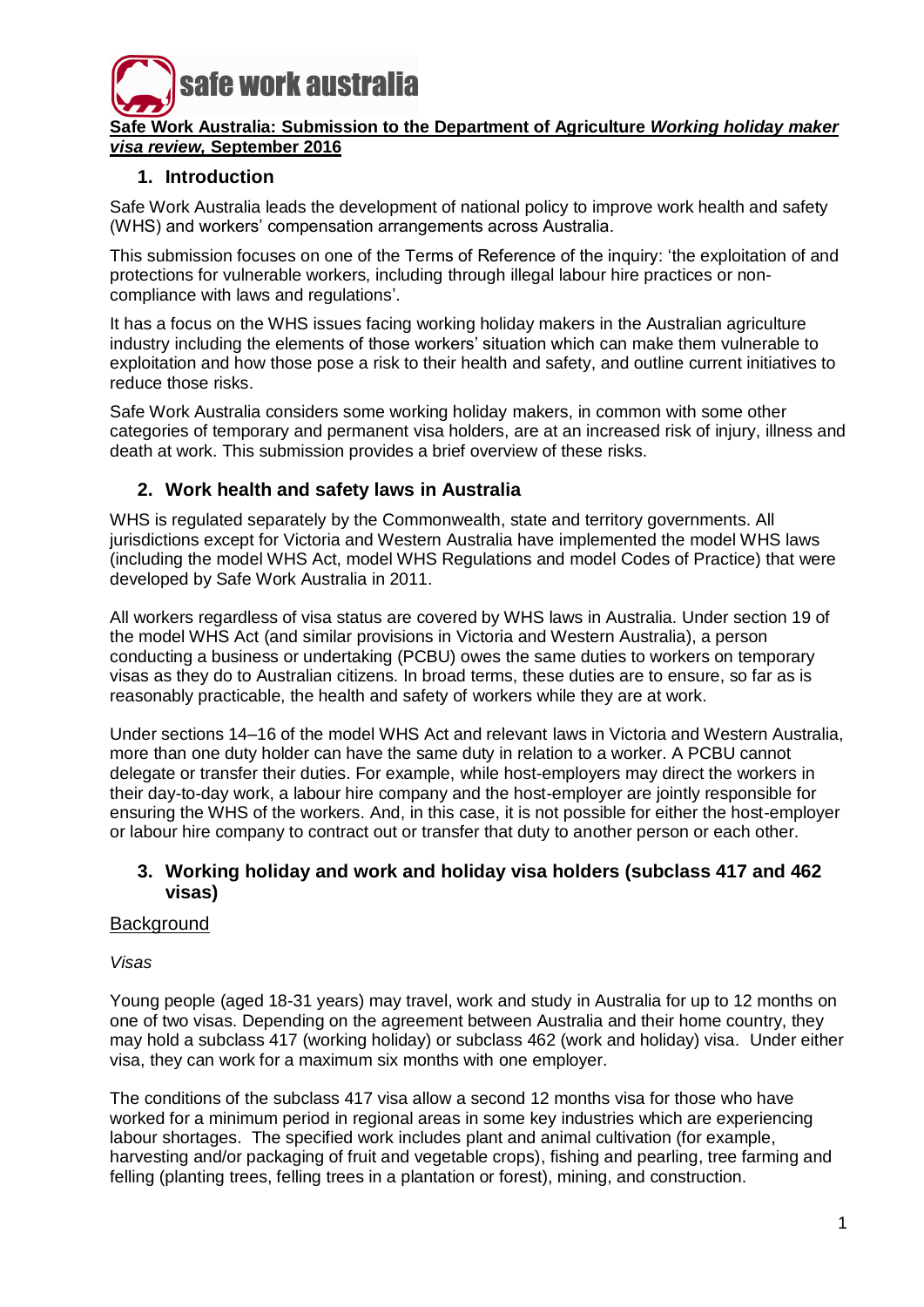

In order to apply for the second visa, the worker must work for a minimum three months (88 days) in a regional area.

## *Who they are*

There were over 150 000 young people in Australia on working holiday or work and holiday 'backpacker' visas as at 31 December 2015. Of the top four source countries, two (Taiwan and South Korea) are non-English speaking and are likely to have lower rates of English proficiency than the European source countries.

## *Where they work*

According to the Department of Immigration and Border Protection (DIBP) the vast majority of working holiday or work and holiday visa holders work in agriculture: in the six months to 31 December 2014, around 91% of the second working holiday visa applicants indicated they had engaged in agricultural work to acquire eligibility for the second visa<sup>1</sup>.

#### Factors contributing to additional WHS risks for working holiday makers

While working holiday makers meet genuine labour shortages in regional Australia, some elements – of their visa conditions, their personal characteristics and their economic situation – can put them at heightened risk to their health and safety.

Not all migrant workers are at serious risk of work-related injury. There are however a number of specific vulnerabilities and circumstances that may mean working holiday makers are at a higher risk.

#### *Additional vulnerabilities*

-

A number of characteristics of the working holiday maker visa holders make them particularly at risk. (See Table 1 for a full list all the factors identified in recent research.) These characteristics include:

- they do not have to meet minimum English language requirements. Young people from two of the top four source countries are less likely to have good English proficiency. Poor English language skills may mean that they are less likely to understand (verbal and written) safety instructions and materials and may be less likely to raise safety concerns or report a safety incident or work-related injury.
- they may not fully understand their work rights and entitlements, including WHS rights, workers' compensation entitlements, wages and working conditions, visa conditions, or the Australian legal system and cultural norms.
- they may not be in a position to insist on their employer having good work health and safety practices or compliant workers' compensation policies,
- for those seeking to qualify for a second working holiday visa, the immigration consequences of losing their job may make them prioritise job security over health and safety
- prior negative experience and perceptions of work health and safety from their country of origin may persist even after training and awareness-raising

<sup>&</sup>lt;sup>1</sup> http://www.border.gov.au/ReportsandPublications/Documents/statistics/working-holiday-report-dec14.pdf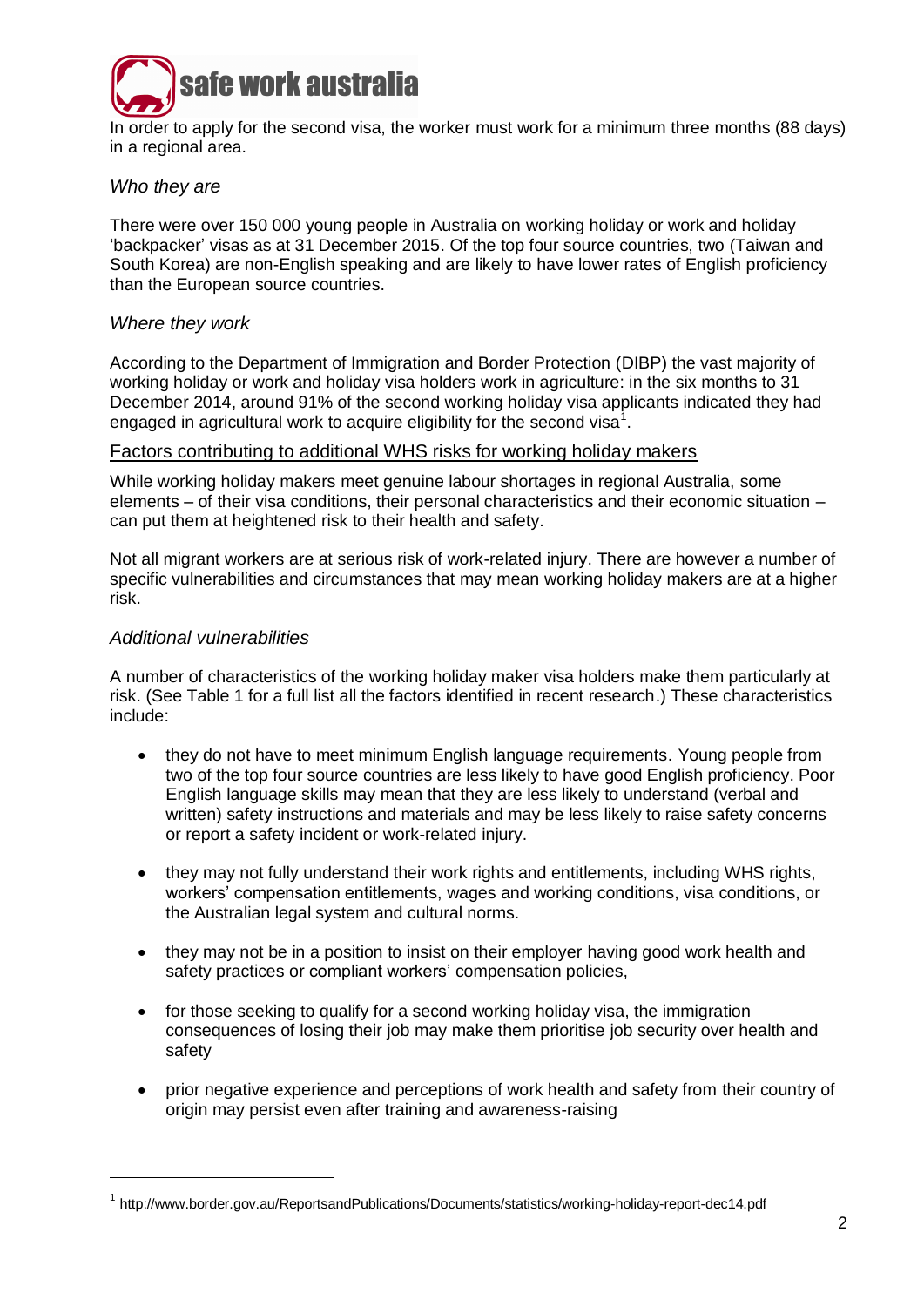

- they (particularly those from collectivist orientated societies) may feel a strong sense of loyalty to their employers, and be less likely to report hazards and injuries/illnesses
- they may have a mistrust of government or authority, held from countries of origin, which may mean they are less likely to approach or take on guidance from government, and
- the fact that they are in short-term work placements may make them less likely to receive training or induction, and so they may be less likely to be aware of the risks in the workplace and how to avoid them.

## *Labour hire companies*

It is understood that many labour hire companies supply seasonal and temporary labour (including those on working holiday visas) to host-employers in the agriculture (including fruit picking) and meat processing industries.

While host-employers may direct the workers in day-to-day work, labour hire companies maintain the employment relationship with the worker, pay them wages, monitor working conditions (including hours) and are responsible for taking out a workers' compensation policy for them. As noted above, one or more persons can have the same duty under the the model WHS laws, and where duties are shared, there is an obligation on each duty holder to consult the other(s) in relation to their workers' health and safety. This means the labour hire company and the hostemployer are jointly responsible for ensuring the WHS of the workers.

However, these working arrangements raise particular challenges for migrant workers who have a limited understanding of their work rights in Australia, who owes them duties at law and where to go for help.

Host-employers and labour hire companies may not adequately identify the specific risk factors which affect working holiday makers, and they may not respect the need to take extra precautions or measures to ensure the health and safety of temporary migrant workers. This may increase migrant workers' risk of injury while working in Australia, especially for those working in hazardous industries.

## *Workers' compensation entitlements*

Workers' compensation is also regulated separately by the Commonwealth, states and territories. Each jurisdiction has its own workers' compensation scheme. While they differ in design and administration by jurisdiction, working holiday makers injured at work anywhere in Australia are entitled to workers' compensation for work-related injury, disease or fatality.

Despite the legal obligation for working holiday makers to be insured, it is possible that some employers may not take out a policy on their behalf. In late 2014, 18 of 41 Sunshine Coast strawberry farms visited by WHS Queensland (WHSQ) were non-compliant with workers' compensation laws (being either uninsured or underinsured).

If changes to taxation arrangements create increased pressure for working holiday makers to work in the "black" economy, they may be drawn to employers who will also neglect their workers' compensation obligations.

## *Young workers' health and safety*

Safe Work Australia research based on the Australian Bureau of Statistics *Work-related Injuries Survey* data suggests young workers have a greater risk of work-related injury in Australian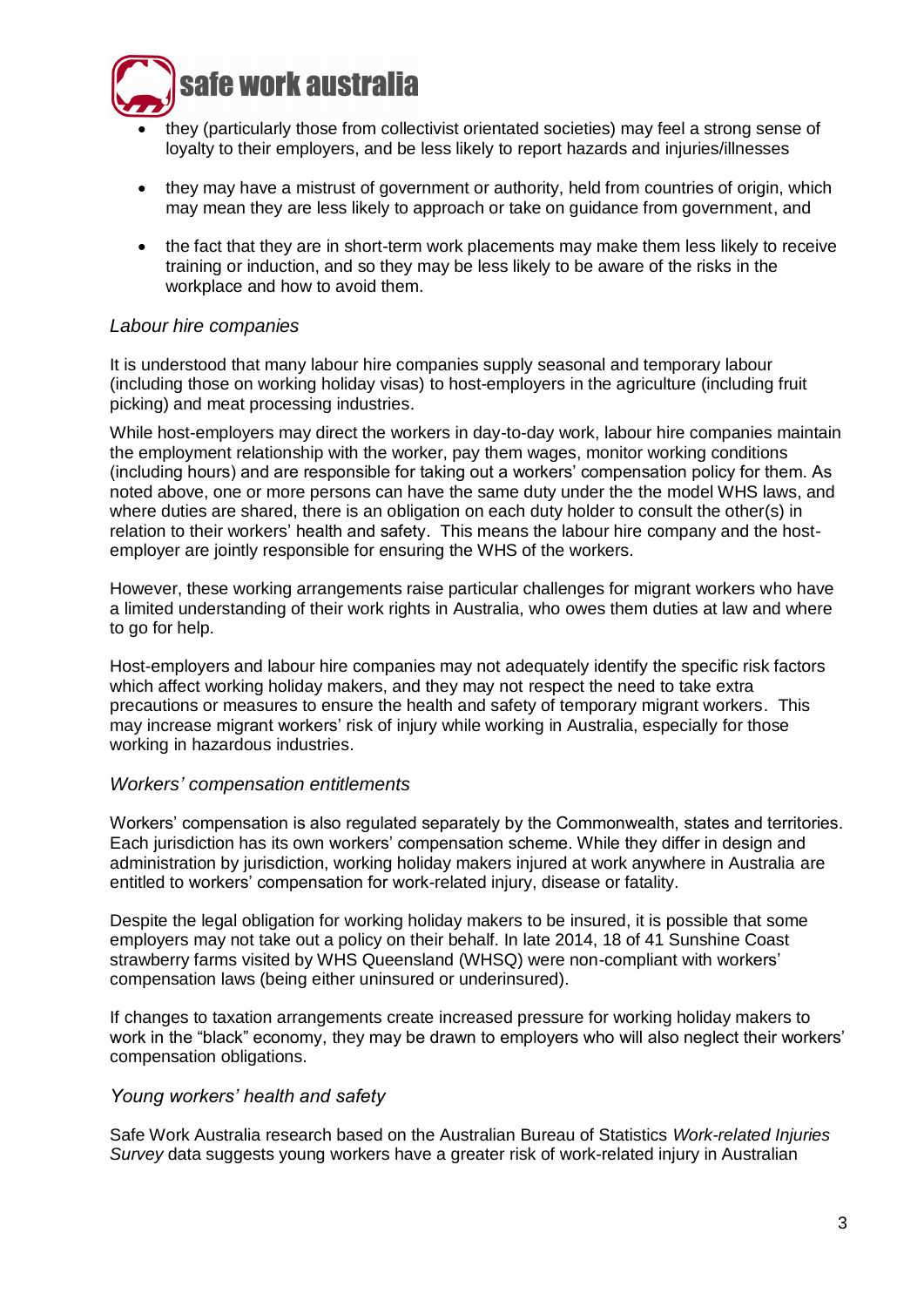

workplaces than their older counterparts<sup>2</sup>. As by definition working holiday makers are aged 31 or younger, they fall into this additional risk category.

# *WHS in the agriculture industry*

Over recent years, the agriculture sector has one of the highest rates of both fatalities and serious injuries of any industry in Australia. This will further compound the risks faced by working holiday makers.

# **4. Interventions to protect working holiday makers' work health and safety**

Safe Work Australia is undertaking a program of activity to address some of the work health and safety risks faced by migrant workers. The activities fall under four broad themes – providing information, collaboration between agencies, improving data collection and addressing policy obstacles.

The first step has been to develop targeted information for workers. Safe Work Australia has developed a short generic fact sheet which provides WHS and workers' compensation information aimed specifically at migrant workers, and this has been circulated to government and community agencies.

That information sheet about basic workplace health and safety issues has been published on the Safe Work Australia website and is available in eleven languages as well as English:

- [http://www.safeworkaustralia.gov.au/sites/swa/whs-information/working-safely-in](http://www.safeworkaustralia.gov.au/sites/swa/whs-information/working-safely-in-australia/pages/default)[australia/pages/default](http://www.safeworkaustralia.gov.au/sites/swa/whs-information/working-safely-in-australia/pages/default) and
- [http://www.safeworkaustralia.gov.au/sites/swa/about/publications/pages/working-safely-in](http://www.safeworkaustralia.gov.au/sites/swa/about/publications/pages/working-safely-in-australia-information-sheet)[australia-information-sheet](http://www.safeworkaustralia.gov.au/sites/swa/about/publications/pages/working-safely-in-australia-information-sheet)

The languages chosen included Korean and Chinese to reflect the increasing numbers of those language speakers among temporary visa holders.

WHS and workers' compensation information is now more prominent in Commonwealth government agencies' information for migrant workers, for example on the websites of the relevant Australian Government agencies.

The next step will be to look at other ways to improve the information which migrant workers, including working holiday makers, receive about their work health and safety and workers' compensation entitlements.

Because agriculture was identified as a high priority industry for the first five years of the *Australian Work Health and Safety Strategy 2012-2022*, Safe Work Australia Members have adopted a national agriculture activity plan which aims to

- improve the capabilities of leaders, managers and workers in the agriculture sector
- improve the design of rural plant, structures and work, and

-

 support agriculture business and community leaders to promote effective and systematic risk management, and consider work health and safety within agriculture supply chains and networks.

<sup>2</sup> Safe Work Australia, *Work-Related injuries experienced by young workers in Australia 2009-10* http://www.safeworkaustralia.gov.au/sites/SWA/about/Publications/Documents/764/work-related-injuries-experiencedyoung-workers-Australia-2009-10.pdf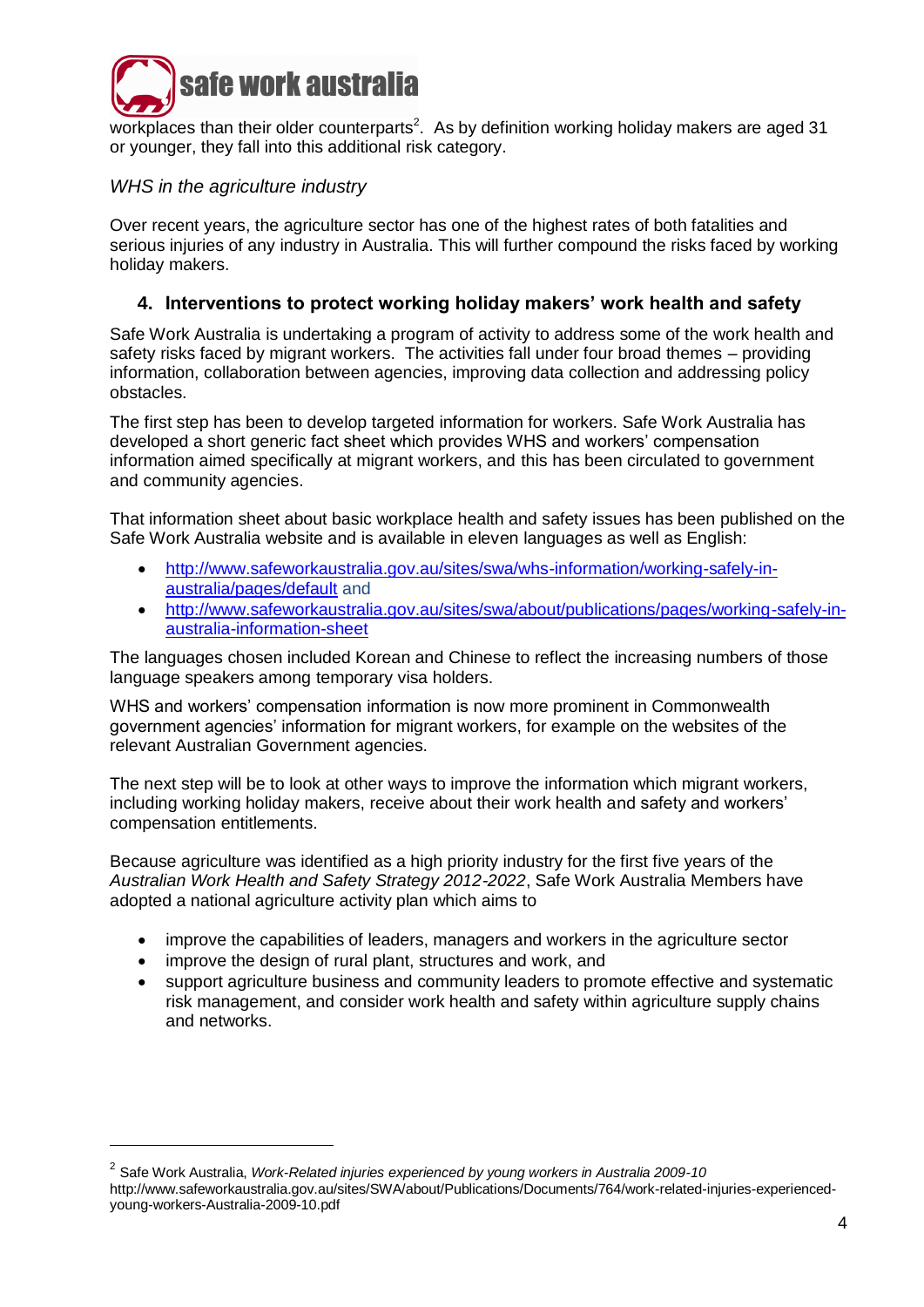

Not all working holiday makers are vulnerable to exploitation or at serious risk of work-related injuries, illness and death. There are however a number of specific vulnerabilities and circumstances that may mean working holiday makers are at a higher risk.

A range of factors have been found to specifically contribute to a heightened risk for some migrant workers, including a lack of understanding of basic work health and safety issues, their work rights and entitlements due to poor English language proficiency; a tendency to prioritise job security over their personal health and safety or that of others, their experiences of working conditions and WHS in their home country, their cultural values, and the fact that migrant workers are more likely to accept more dangerous jobs and persist despite poor working conditions (ie "survival jobs").

It is not clear to what extent changes to the "backpacker" taxation arrangements would make these workers more vulnerable to exploitation or would affect their work health and safety.

Any changes to the taxation treatment of working holiday makers should ensure that they are not driven by economic necessity into working arrangements that would hinder their access to the protection of the same work health and safety laws that apply to other workers, or to workers' compensation should they be hurt at work.